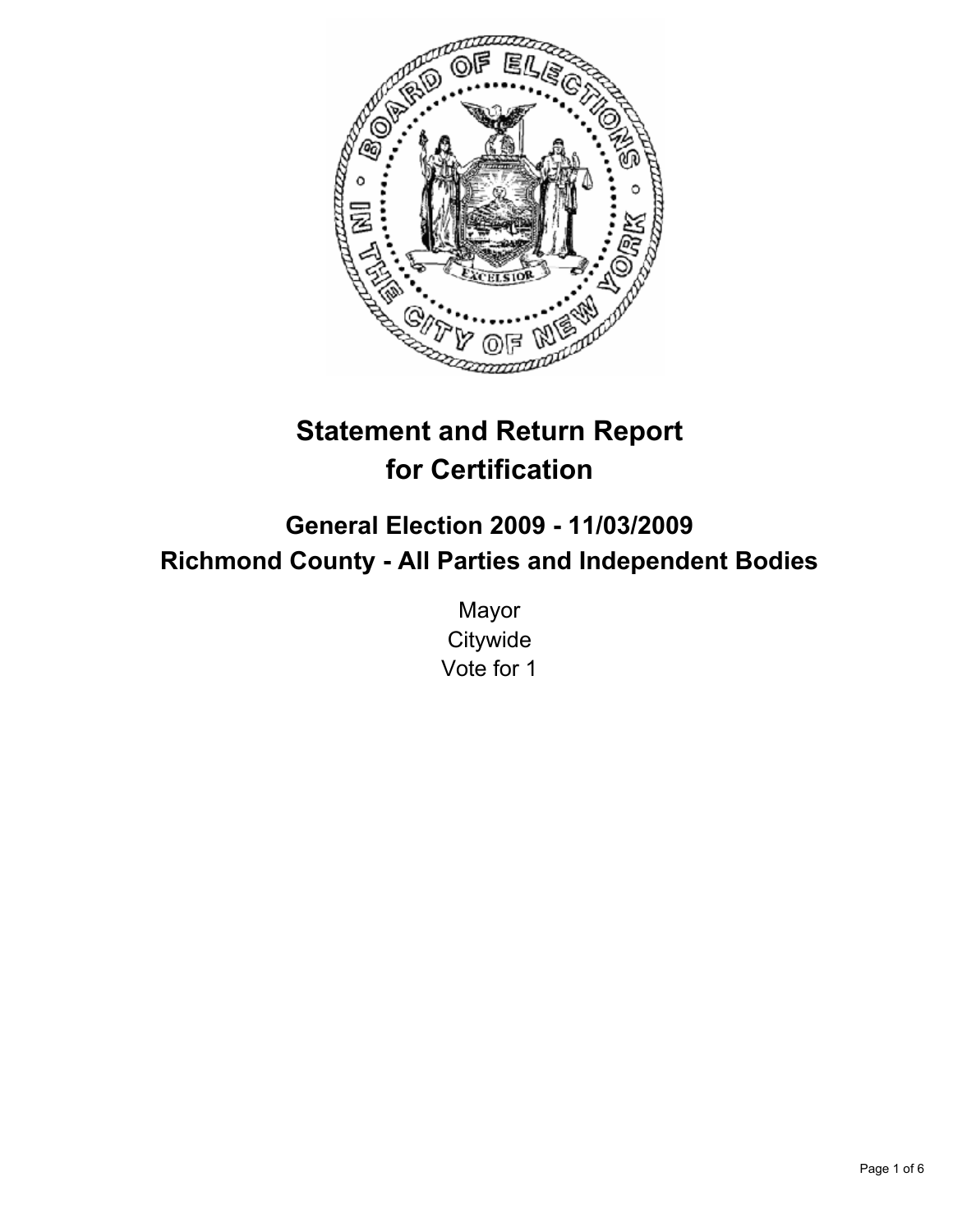

# **Assembly District 60**

| PUBLIC COUNTER                                      | 14,337 |
|-----------------------------------------------------|--------|
| <b>EMERGENCY</b>                                    | 7      |
| ABSENTEE/MILITARY                                   | 510    |
| <b>AFFIDAVIT</b>                                    | 99     |
| <b>Total Ballots</b>                                | 14,953 |
| WILLIAM C THOMPSON JR. (DEMOCRATIC)                 | 3,324  |
| MICHAEL R BLOOMBERG (REPUBLICAN)                    | 8,779  |
| MICHAEL R BLOOMBERG (INDEPENDENCE/JOBS & EDUCATION) | 1,565  |
| STEPHEN CHRISTOPHER (CONSERVATIVE)                  | 657    |
| WILLIAM C THOMPSON JR. (WORKING FAMILIES)           | 202    |
| FRANCISCA VILLAR (SOCIALISM & LIB)                  | 18     |
| DAN FEIN (SOCIALIST WORKER)                         | 8      |
| <b>BILLY TALEN (GREEN)</b>                          | 57     |
| JIMMY MCMILLAN (RENT IS TOO HIGH)                   | 19     |
| JOSEPH DOBRIAN (LIBERTARIAN)                        | 37     |
| AARON LUWISCH (WRITE-IN)                            | 1      |
| SEAN SORRENTO (WRITE-IN)                            | 1      |
| <b>Total Votes</b>                                  | 14,668 |
| Unrecorded                                          | 285    |

### **Assembly District 61**

| PUBLIC COUNTER                                      | 21,888 |
|-----------------------------------------------------|--------|
| <b>EMERGENCY</b>                                    | 114    |
| ABSENTEE/MILITARY                                   | 630    |
| <b>AFFIDAVIT</b>                                    | 164    |
| <b>Total Ballots</b>                                | 22,796 |
| WILLIAM C THOMPSON JR. (DEMOCRATIC)                 | 9,036  |
| MICHAEL R BLOOMBERG (REPUBLICAN)                    | 9,173  |
| MICHAEL R BLOOMBERG (INDEPENDENCE/JOBS & EDUCATION) | 2,641  |
| STEPHEN CHRISTOPHER (CONSERVATIVE)                  | 756    |
| WILLIAM C THOMPSON JR. (WORKING FAMILIES)           | 393    |
| FRANCISCA VILLAR (SOCIALISM & LIB)                  | 29     |
| DAN FEIN (SOCIALIST WORKER)                         | 21     |
| <b>BILLY TALEN (GREEN)</b>                          | 147    |
| JIMMY MCMILLAN (RENT IS TOO HIGH)                   | 53     |
| JOSEPH DOBRIAN (LIBERTARIAN)                        | 46     |
| CHARLES MONTGOMERY BURNS (WRITE-IN)                 | 2      |
| HITLER (WRITE-IN)                                   | 1      |
| MIHAI BUNAI (WRITE-IN)                              | 1      |
| PROTEST FOR TERM LIMIT RUDY GUILIANI (WRITE-IN)     | 1      |
| <b>Total Votes</b>                                  | 22,300 |
| Unrecorded                                          | 496    |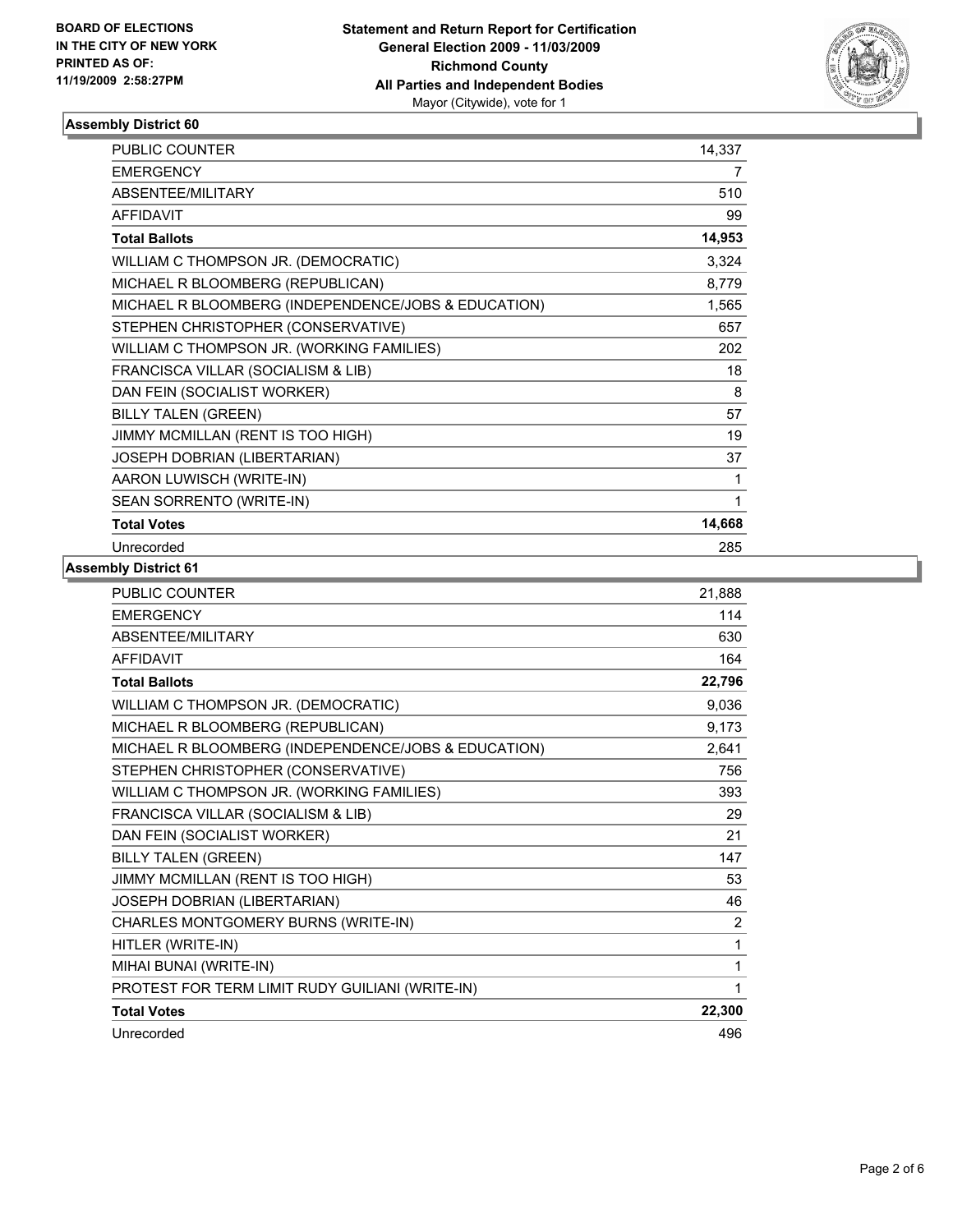

# **Assembly District 62**

| <b>PUBLIC COUNTER</b>                               | 24,812         |
|-----------------------------------------------------|----------------|
| <b>EMERGENCY</b>                                    | 13             |
| ABSENTEE/MILITARY                                   | 717            |
| <b>AFFIDAVIT</b>                                    | 136            |
| <b>Total Ballots</b>                                | 25,678         |
| WILLIAM C THOMPSON JR. (DEMOCRATIC)                 | 4,924          |
| MICHAEL R BLOOMBERG (REPUBLICAN)                    | 16,172         |
| MICHAEL R BLOOMBERG (INDEPENDENCE/JOBS & EDUCATION) | 2,456          |
| STEPHEN CHRISTOPHER (CONSERVATIVE)                  | 1,260          |
| WILLIAM C THOMPSON JR. (WORKING FAMILIES)           | 264            |
| FRANCISCA VILLAR (SOCIALISM & LIB)                  | 15             |
| DAN FEIN (SOCIALIST WORKER)                         | 13             |
| <b>BILLY TALEN (GREEN)</b>                          | 91             |
| JIMMY MCMILLAN (RENT IS TOO HIGH)                   | 29             |
| JOSEPH DOBRIAN (LIBERTARIAN)                        | 24             |
| ANDRE ANSELME (WRITE-IN)                            | 1              |
| ANDREW J. LANZA (WRITE-IN)                          | 1              |
| <b>BOB FABIAN (WRITE-IN)</b>                        | $\mathbf{1}$   |
| CAMILLE ARMETTA (WRITE-IN)                          | $\mathbf{1}$   |
| CAROL LOSAVIO (WRITE-IN)                            | $\mathbf{1}$   |
| GARY W. REIDER JR. (WRITE-IN)                       | 1              |
| HILLARY RODHAM CLINTON (WRITE-IN)                   | $\overline{2}$ |
| JACQUELINE ACKALITIS (WRITE-IN)                     | $\mathbf{1}$   |
| JOSEPH RICCIO IV (WRITE-IN)                         | $\mathbf{1}$   |
| KATHLEEN DEIGNAN (WRITE-IN)                         | 1              |
| MELISSA KATZ (WRITE-IN)                             | 1              |
| PHILIP BRACCO (WRITE-IN)                            | 1              |
| <b>Total Votes</b>                                  | 25,261         |
| Unrecorded                                          | 417            |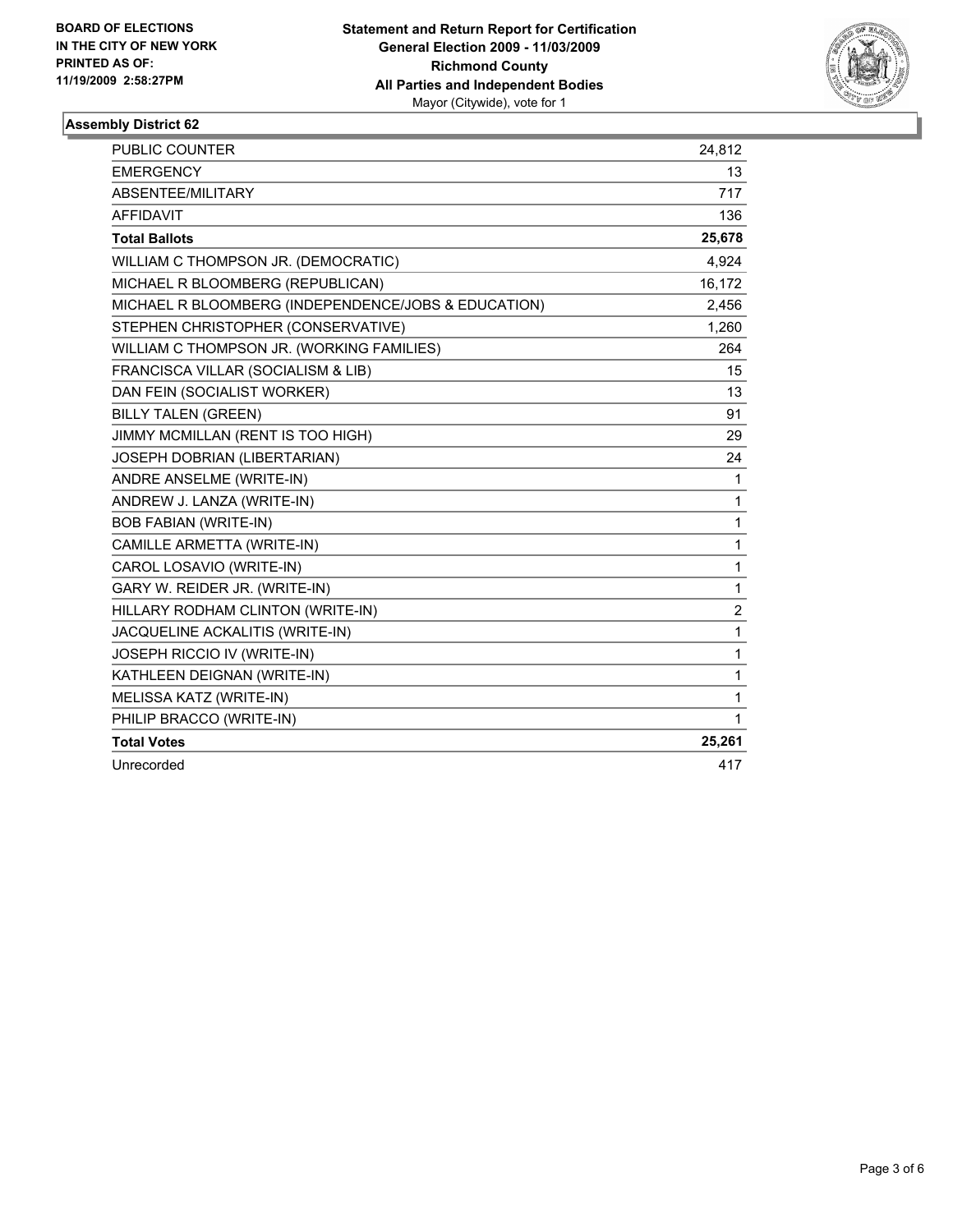

# **Assembly District 63**

| PUBLIC COUNTER                                      | 20,647         |
|-----------------------------------------------------|----------------|
| <b>EMERGENCY</b>                                    | 82             |
| ABSENTEE/MILITARY                                   | 611            |
| <b>AFFIDAVIT</b>                                    | 121            |
| <b>Total Ballots</b>                                | 21,461         |
| WILLIAM C THOMPSON JR. (DEMOCRATIC)                 | 5.672          |
| MICHAEL R BLOOMBERG (REPUBLICAN)                    | 12,025         |
| MICHAEL R BLOOMBERG (INDEPENDENCE/JOBS & EDUCATION) | 2,350          |
| STEPHEN CHRISTOPHER (CONSERVATIVE)                  | 686            |
| WILLIAM C THOMPSON JR. (WORKING FAMILIES)           | 221            |
| FRANCISCA VILLAR (SOCIALISM & LIB)                  | 10             |
| DAN FEIN (SOCIALIST WORKER)                         | 17             |
| <b>BILLY TALEN (GREEN)</b>                          | 72             |
| JIMMY MCMILLAN (RENT IS TOO HIGH)                   | 23             |
| JOSEPH DOBRIAN (LIBERTARIAN)                        | 48             |
| ANDREW J. LANZA (WRITE-IN)                          | 1              |
| BILLY TALEN (WRITE-IN)                              | 1              |
| CHARLES MONTGOMERY BURNS (WRITE-IN)                 | $\overline{2}$ |
| DAN BONANNO (WRITE-IN)                              | 1              |
| DONNA SCHULER (WRITE-IN)                            | 1              |
| JOSHUA P. CENTER (WRITE-IN)                         | 1              |
| NAKED COWBOY (WRITE-IN)                             | 1              |
| PETER VALLONE (WRITE-IN)                            | 1              |
| <b>ROBERT FONTAINE (WRITE-IN)</b>                   | 1              |
| <b>Total Votes</b>                                  | 21,134         |
| Unrecorded                                          | 327            |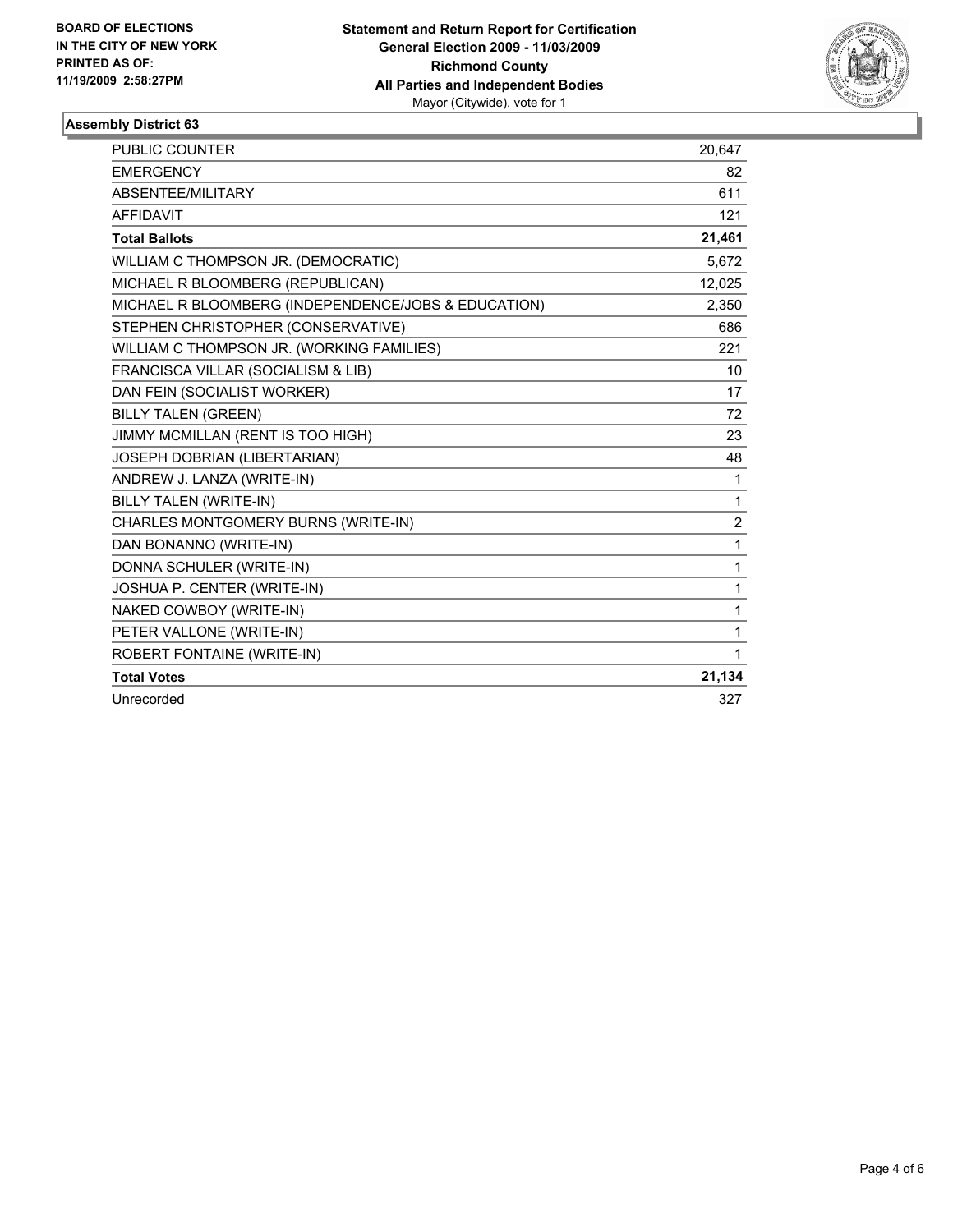

**Total for Mayor (Citywide) - Richmond County**

| <b>PUBLIC COUNTER</b>                               | 81,684       |
|-----------------------------------------------------|--------------|
| <b>EMERGENCY</b>                                    | 216          |
| ABSENTEE/MILITARY                                   | 2,468        |
| AFFIDAVIT                                           | 520          |
| <b>Total Ballots</b>                                | 84,888       |
| WILLIAM C THOMPSON JR. (DEMOCRATIC)                 | 22,956       |
| MICHAEL R BLOOMBERG (REPUBLICAN)                    | 46,149       |
| MICHAEL R BLOOMBERG (INDEPENDENCE/JOBS & EDUCATION) | 9,012        |
| STEPHEN CHRISTOPHER (CONSERVATIVE)                  | 3,359        |
| WILLIAM C THOMPSON JR. (WORKING FAMILIES)           | 1,080        |
| FRANCISCA VILLAR (SOCIALISM & LIB)                  | 72           |
| DAN FEIN (SOCIALIST WORKER)                         | 59           |
| <b>BILLY TALEN (GREEN)</b>                          | 367          |
| JIMMY MCMILLAN (RENT IS TOO HIGH)                   | 124          |
| JOSEPH DOBRIAN (LIBERTARIAN)                        | 155          |
| AARON LUWISCH (WRITE-IN)                            | 1            |
| ANDRE ANSELME (WRITE-IN)                            | 1            |
| ANDREW J. LANZA (WRITE-IN)                          | 2            |
| <b>BILLY TALEN (WRITE-IN)</b>                       | 1            |
| <b>BOB FABIAN (WRITE-IN)</b>                        | 1            |
| CAMILLE ARMETTA (WRITE-IN)                          | 1            |
| CAROL LOSAVIO (WRITE-IN)                            | 1            |
| CHARLES MONTGOMERY BURNS (WRITE-IN)                 | 4            |
| DAN BONANNO (WRITE-IN)                              | 1            |
| DONNA SCHULER (WRITE-IN)                            | 1            |
| GARY W. REIDER JR. (WRITE-IN)                       | 1            |
| HILLARY RODHAM CLINTON (WRITE-IN)                   | 2            |
| HITLER (WRITE-IN)                                   | 1            |
| JACQUELINE ACKALITIS (WRITE-IN)                     | 1            |
| JOSEPH RICCIO IV (WRITE-IN)                         | 1            |
| JOSHUA P. CENTER (WRITE-IN)                         | 1            |
| KATHLEEN DEIGNAN (WRITE-IN)                         | 1            |
| MELISSA KATZ (WRITE-IN)                             | 1            |
| MIHAI BUNAI (WRITE-IN)                              | 1            |
| NAKED COWBOY (WRITE-IN)                             | 1            |
| PETER VALLONE (WRITE-IN)                            | 1            |
| PHILIP BRACCO (WRITE-IN)                            | 1            |
| PROTEST FOR TERM LIMIT RUDY GUILIANI (WRITE-IN)     | 1            |
| ROBERT FONTAINE (WRITE-IN)                          | 1            |
| SEAN SORRENTO (WRITE-IN)                            | $\mathbf{1}$ |
| <b>Total Votes</b>                                  | 83,363       |
| Unrecorded                                          | 1,525        |